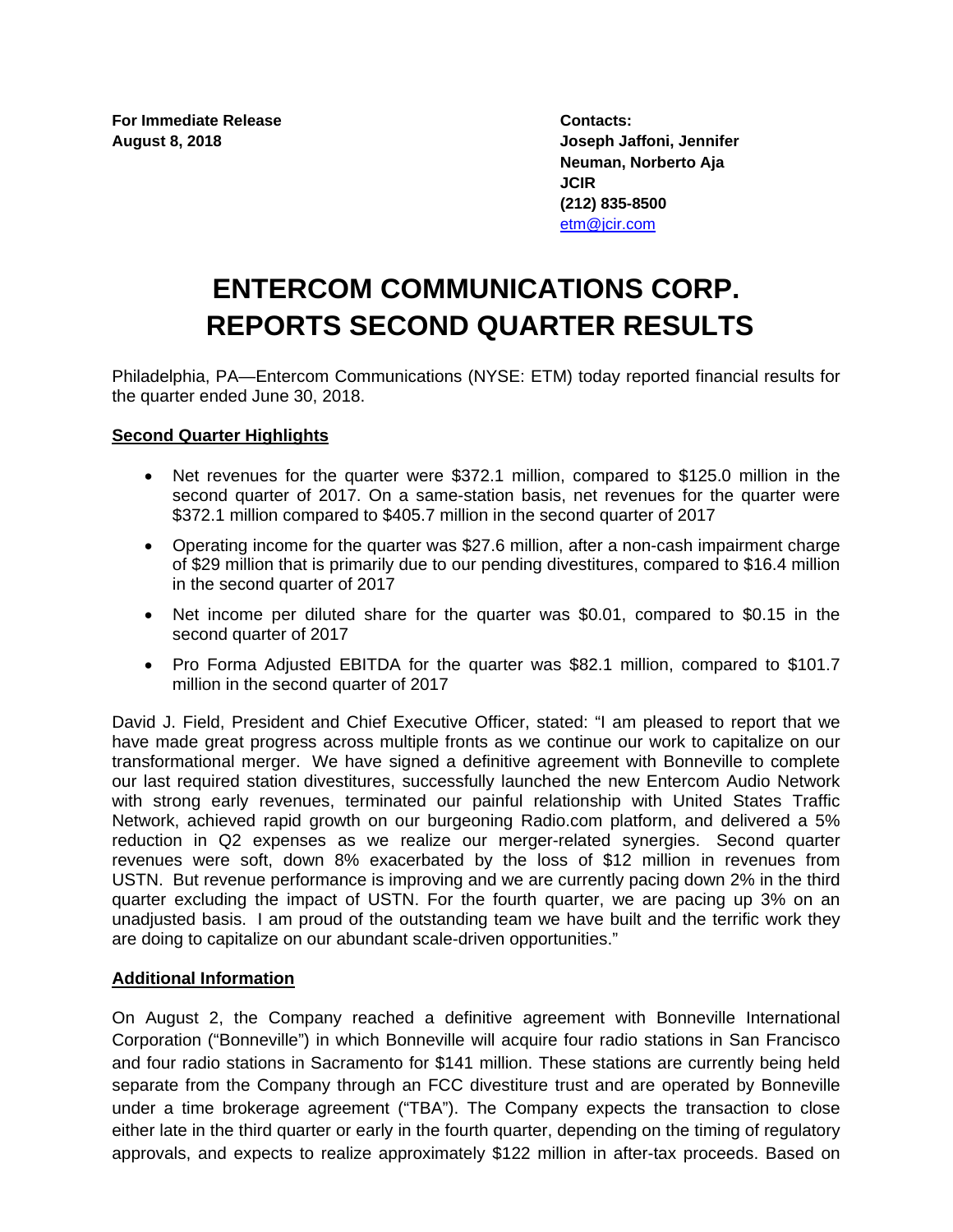this final sales price, we determined that the carrying value of these assets was greater than their fair value and recorded a non-cash impairment charge of \$25.6 million.

The Company expects to close on the sale of a tower site adjacent to O'Hare Airport in Chicago today and to realize \$46 million of gross proceeds. In addition, the Company expects to close on the sale of an office building on Venice Boulevard in Los Angeles in September and realize \$26 million of gross proceeds. The Company has also entered into agreements to sell: land and buildings in Dallas, TX; land and buildings in San Diego, CA; land and buildings in Sacramento, CA; and land in Austin, TX. For the full year, the Company now expects that gross proceeds from such redundant assets sales will total about \$95 million and expects to realize after-tax proceeds from such sales of close to \$80 million versus the \$50 million the Company anticipated earlier this year.

In July, the Company terminated its agreement with United States Traffic Network ("USTN") which had provided traffic advertising sales services and limited traffic reporting services to the Company. As a result, the Company has taken back all of the inventory that USTN previously utilized and now will be able to sell that inventory using its local, national and network sales teams. The Company is also a secured creditor of USTN and hopes to recover additional amounts to the extent USTN is able to make further payments to us or we realize a recovery through the legal process.

In July, the Company announced a definitive agreement to acquire 101.1 MORE FM (WBEB-FM) from Jerry Lee Radio, LLC in Philadelphia, PA for \$57.5 million in cash. The Company also announced that it had entered into an agreement to divest 92.5 XTU (WXTU-FM) in Philadelphia, PA to Beasley Broadcast Group, Inc. for \$38.0 million in cash. The transactions are immediately accretive to Entercom and are leverage neutral.

In July, the Company launched the Entercom Audio Network. This new national network allows advertisers to leverage Entercom's scale with targeted offerings across its portfolio of 235 toprated radio stations reaching over 112 million listeners monthly.

On April 30, the Company completed its acquisition of two stations in St. Louis, MO from Emmis Communications. The Company began operating these stations under a TBA on March 1, 2018.

As of June 30, 2018, the Company had outstanding \$1,528 million of senior debt under its credit facilities and \$400 million in senior notes (both amounts exclude unamortized premium from purchase price accounting). In addition, the Company had \$40 million in cash on hand.

Our senior secured net leverage as of June 30, 2018, computed in accordance with the terms of our Credit Agreement and in accordance with the terms of our Indenture for our Senior Notes, was 3.8x as compared to our covenant of 4x and our total net leverage was 4.8x. On a pro forma basis as if all of the Company's pending asset sales had closed by June  $30<sup>th</sup>$ , and subtracting the EBITDA being sold to Bonneville and the related time brokerage fees, our senior secured net leverage would have been 3.4x and our total net leverage would have been 4.5x.

Given the benefit of the expected asset sales and the Company's improving revenue outlook, we expect to remain compliant with our senior secured net leverage covenant as of September 30, 2018 whether or not the Bonneville divestitures close in the third quarter or the fourth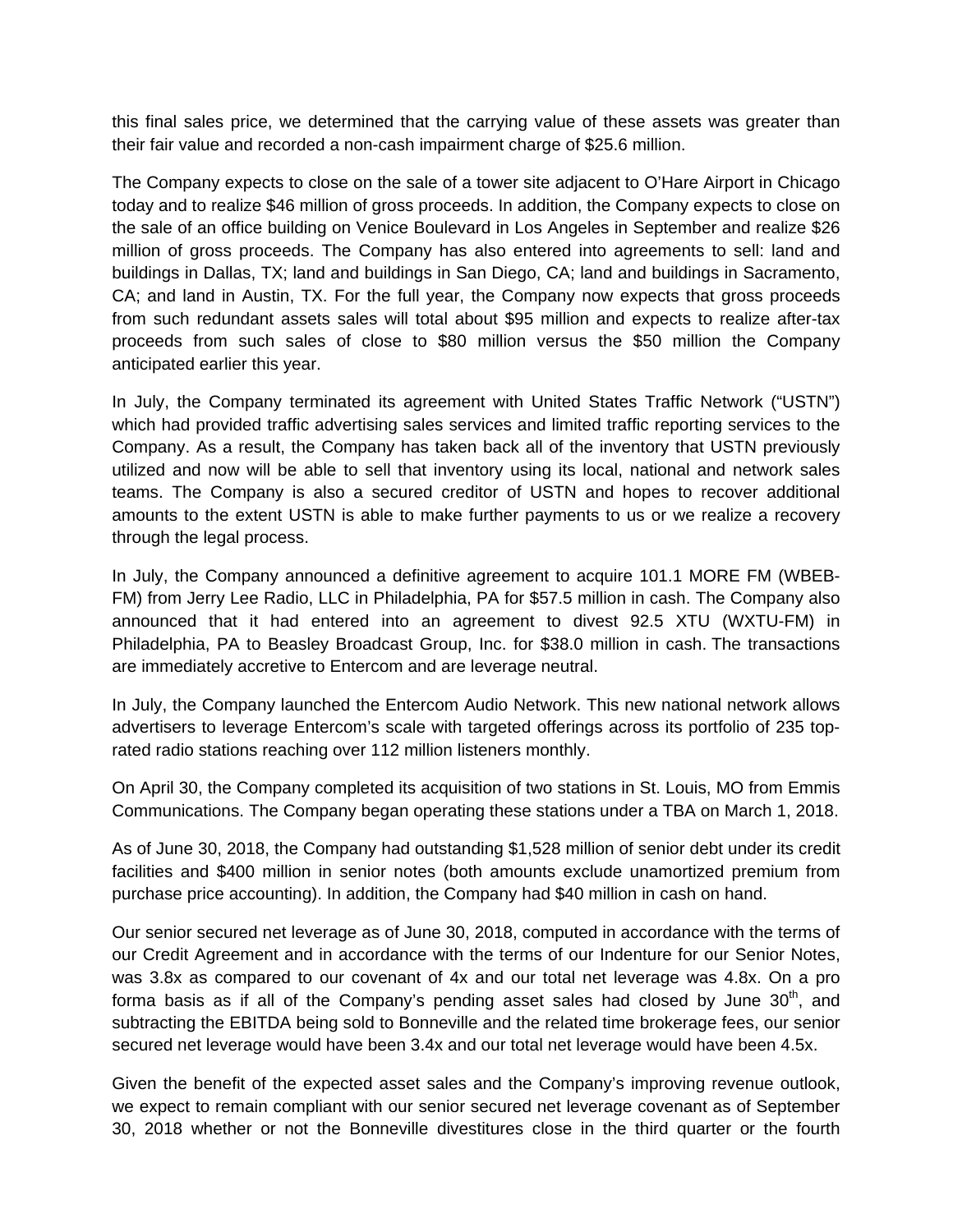quarter. In addition, we expect to be able to reduce our leverage from our as reported leverage as of June 30, 2018 by about ½ turn by the end of this year.

# **Earnings Conference Call and Company Information**

Entercom will hold a conference call and simultaneous webcast regarding the quarterly earnings release on Wednesday August 8, 2018 at 8:30 AM Eastern Time. The public may access the conference call by dialing Toll Free: 888-889-0278 and Toll: 312-470-7365, passcode: Entercom (domestic and international callers). Participants may also listen to a live webcast of the call by visiting the "Investor Relations" section of Entercom's website at www.entercom.com. A replay of the conference call will be available for one week by dialing 866-463-2180. A webcast replay of the conference call will be available beginning six hours after the call on the Company's website for a period of two weeks. Additional information is available on the Company's website at www.entercom.com.

# **Certain Definitions**

All references to per share data, unless stated otherwise, are presented as per diluted share. All references to shares outstanding, unless stated otherwise, are presented to exclude unvested restricted stock units. All references to net debt are outstanding debt net of cash on hand.

*Same Station Net Revenues* consist of net revenues adjusted for material station acquisitions and dispositions as if these acquisitions and dispositions had occurred as of the beginning of the comparable prior period.

*Station Expenses* consist of station operating expenses excluding non-cash compensation expense.

*Corporate Expenses* consist of corporate general and administrative expenses excluding noncash compensation expense.

*Station Operating Income* consists of operating income (loss) before: depreciation and amortization; time brokerage agreement fees (income); corporate general and administrative expenses; non-cash compensation expense (which is otherwise included in station operating expenses); impairment loss; merger and acquisition costs, other expenses related to the refinancing; non-recurring expenses recognized for restructuring charges or similar costs, including transition and integration costs; and gain or loss on sale or disposition of assets.

*Adjusted EBITDA* consists of net income (loss) available to common shareholders, adjusted to exclude: income taxes (benefit); income from discontinued operations, net of income taxes or benefit; total other income or expense; net interest expense; depreciation and amortization; time brokerage agreement fees (income); non-cash compensation expense (which is otherwise included in station operating expenses and corporate G&A expenses); other expenses related to the refinancing; impairment loss, merger and acquisition costs, preferred stock dividends; non-recurring expense recognized for restructuring charges or similar costs, including transition and integration costs, and gain or loss on sale or disposition of assets.

*Pro Forma Adjusted EBITDA* consists of Adjusted EBITDA to exclude those costs incurred by the prior owner that were not assumed by the Company or were unusual in nature and adjustments for material acquisitions and divestitures as if these acquisitions and divestitures had occurred as of the beginning of the period presented.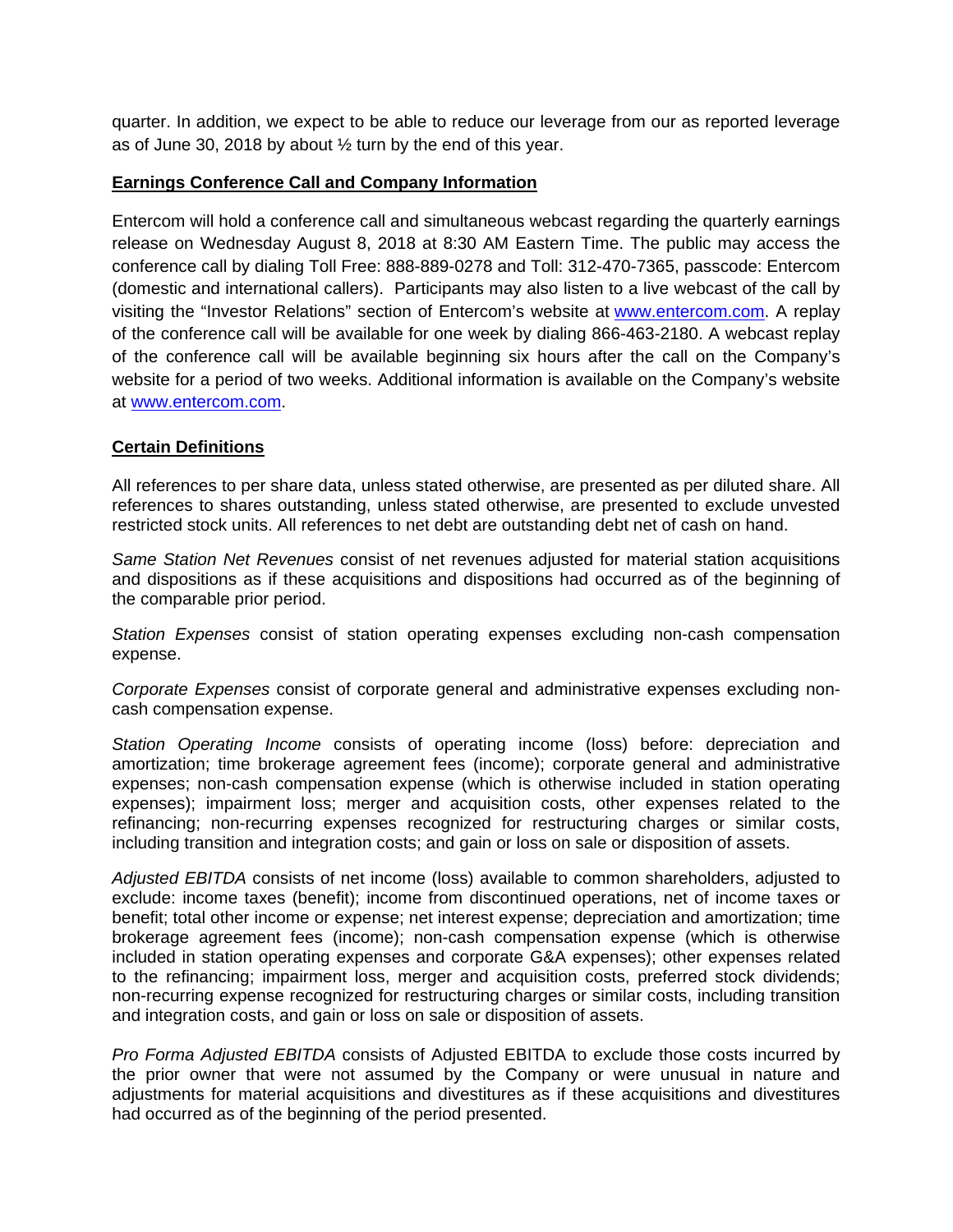*Adjusted Free Cash Flow* consists of operating income (loss): (i) plus depreciation and amortization; net (gain) loss on sale or disposal of assets; non-cash compensation expense (which is otherwise included in station operating expenses and corporate general and administrative expenses); impairment loss; merger and acquisition costs; other expenses related to the refinancing; other income and non-recurring expenses recognized for restructuring charges or similar costs, including transition and integration costs; income from discontinued operations (excluding income taxes or tax benefit); and (ii) less net interest expense (excluding amortization of deferred financing costs or debt premium), preferred stock dividends, taxes paid, capital expenditures and amortizable intangibles.

*Adjusted Net Income (Loss)* consists of net income (loss) available to common shareholders adjusted to exclude: (i) income taxes (benefit) as reported, including income taxes otherwise included in income from discontinued operations; (ii) gain/loss on sale of assets, derivative instruments and investments; (iii) non-cash compensation expense; (iv) other income; (v) impairment loss; (vi) merger and acquisition costs, other expenses related to the refinancing, loss on extinguishment of debt and non-recurring expenses recognized for restructuring charges or similar costs, including transition and integration costs; and (vii) gain/loss on early extinguishment of debt. For purposes of comparability, income taxes are reflected at the expected statutory federal and state income tax rate of 30% and 40% without discrete items of tax for the years 2018 and 2017, respectively.

*Adjusted Net Income (Loss) Per Share - Diluted* includes any dilutive equivalent shares when not anti-dilutive. Convertible Preferred Stock is treated as if it never converted for the purposes of Adjusted Net Income (Loss) Per Share - Diluted.

### **Non-GAAP Financial Measures**

It is important to note that *station operating income*, *station expense, corporate expense, same station net revenues*, *Adjusted EBITDA, Pro Forma Adjusted EBITDA, Adjusted Net Income*, *Adjusted Net Income (Loss) Per Share - Diluted* and *Adjusted Free Cash Flow* are not measures of performance or liquidity calculated in accordance with generally accepted accounting principles ("GAAP"). Management believes that these measures are useful as a way to evaluate the Company and the means for management to evaluate our radio stations' performance and operations. Management believes that these measures are useful to an investor in evaluating our performance because they are widely used in the broadcast industry as a measure of a radio company's operating performance.

Certain adjusted non-GAAP financial measures are presented in this release (e.g., Adjusted Net Income (Loss) and Adjusted Net Income (Loss) Per Share - Diluted). The adjustments exclude gain/loss on sale of assets, derivative instruments, and investments; non-cash compensation expense, other income, impairment loss, merger and acquisition costs, other expenses related to the refinancing, and gain/loss on early extinguishment of debt and non-recurring expenses recognized for restructuring charges or similar costs, including transition and integration costs. For purposes of comparability, income taxes for 2018 and 2017 are reflected at the expected federal and state income tax rate of 30% and 40%, respectively, without adjustment for discrete tax adjustments.

Management believes these adjusted non-GAAP measures provide useful information to Management and investors by excluding certain income, expenses and gains and losses that may not be indicative of the Company's core operating and financial results. Similarly, Management believes these adjusted measures are a useful performance measure because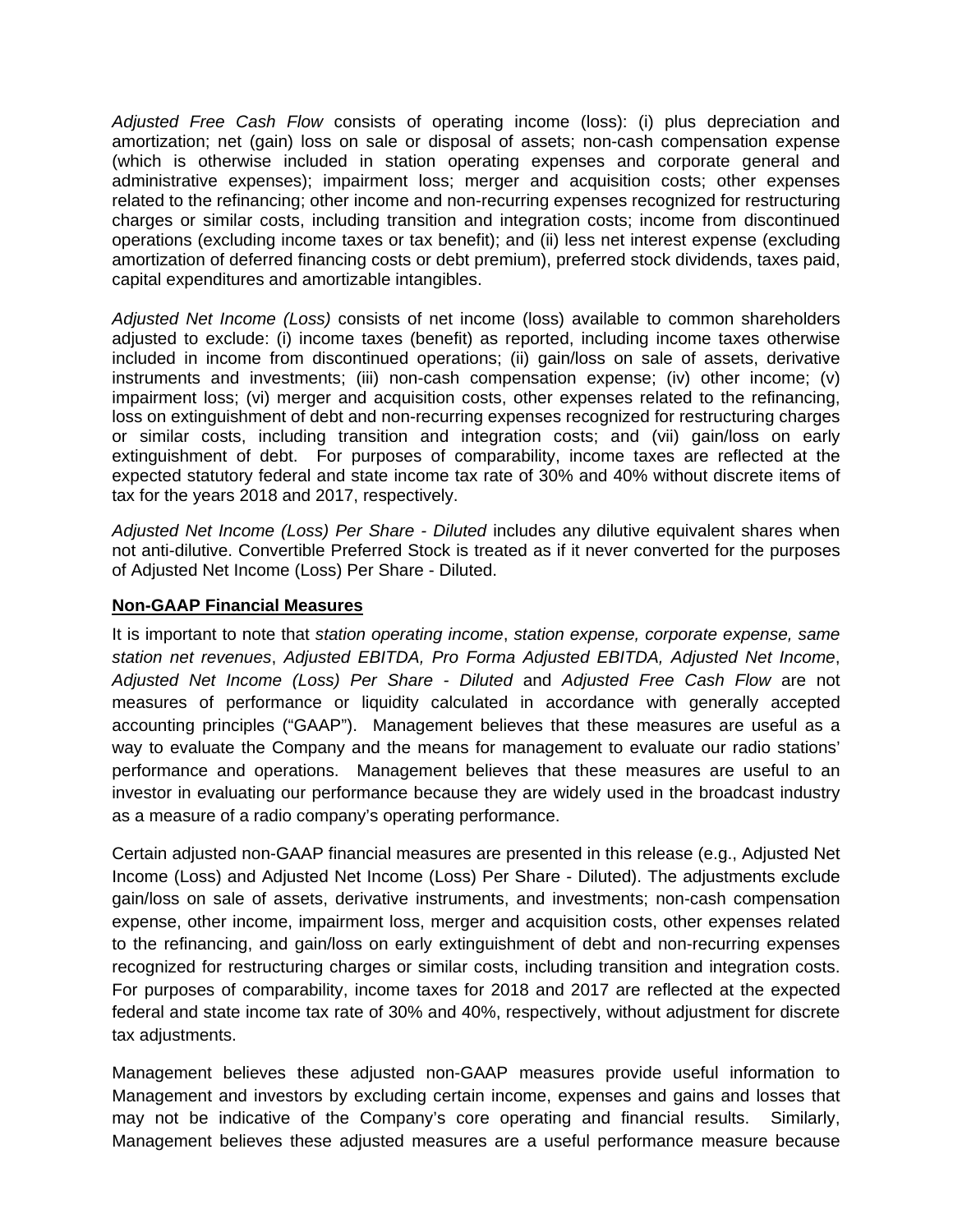certain items included in the calculation of net income (loss) may either mask or exaggerate trends in the Company's ongoing operating performance. Further, the reconciliations corresponding to these adjusted measures, by identifying the individual adjustments, provide a useful mechanism for investors to consider these adjusted measures with some or all of the identified adjustments.

Management uses these non-GAAP financial measures on an ongoing basis to help track and assess the Company's financial performance. You, however, should not consider non-GAAP measures in isolation or as substitutes for net income (loss), operating income, or any other measure for determining our operating performance that is calculated in accordance with generally accepted accounting principles. These non-GAAP measures are not necessarily comparable to similarly titled measures employed by other companies. The accompanying financial tables provide reconciliations to the nearest GAAP measure of all non-GAAP measures provided in this release.

# **Note Regarding Forward-Looking Statements**

The information in this news release is being widely disseminated in accordance with the Securities and Exchange Commission's Regulation FD.

This news announcement contains certain forward-looking statements that are based upon current expectations and certain unaudited pro forma information that is presented for illustrative purposes only and involves certain risks and uncertainties within the meaning of the U.S. Private Securities Litigation Reform Act of 1995. Additional information and key risks are described in the Company's filings on Forms S-4, 8-K, 10-Q and 10-K with the Securities and Exchange Commission. Readers should note that these statements might be impacted by several factors including changes in the economic and regulatory climate and the business of radio broadcasting, in general. The unaudited pro forma information and same station operating data reflect adjustments and are presented for comparative purposes only and do not purport to be indicative of what has occurred or indicative of future operating results or financial position. Accordingly, the Company's actual performance may differ materially from those stated or implied herein. The Company assumes no obligation to publicly update or revise any unaudited pro forma or forward-looking statements.

# **About Entercom Communications Corp.**

Entercom Communications Corp. (NYSE: ETM) is a leading American media and entertainment company reaching and engaging over 100 million people each week through its premier collection of highly rated, award winning radio stations, digital platforms and live events. As one of the country's two largest radio broadcasters, Entercom offers integrated marketing solutions and delivers the power of local connection on a national scale with coverage of close to 90% of persons 12+ in the top 50 markets. Entercom is the #1 creator of live, original, local audio content and the nation's unrivaled leader in news and sports radio. Learn more about Philadelphia-based Entercom at www.entercom.com, Facebook and Twitter (@Entercom).

For further information, or to receive future Entercom Communications news announcements via e-mail, please contact JCIR at 212/835-8500 or etm@jcir.com.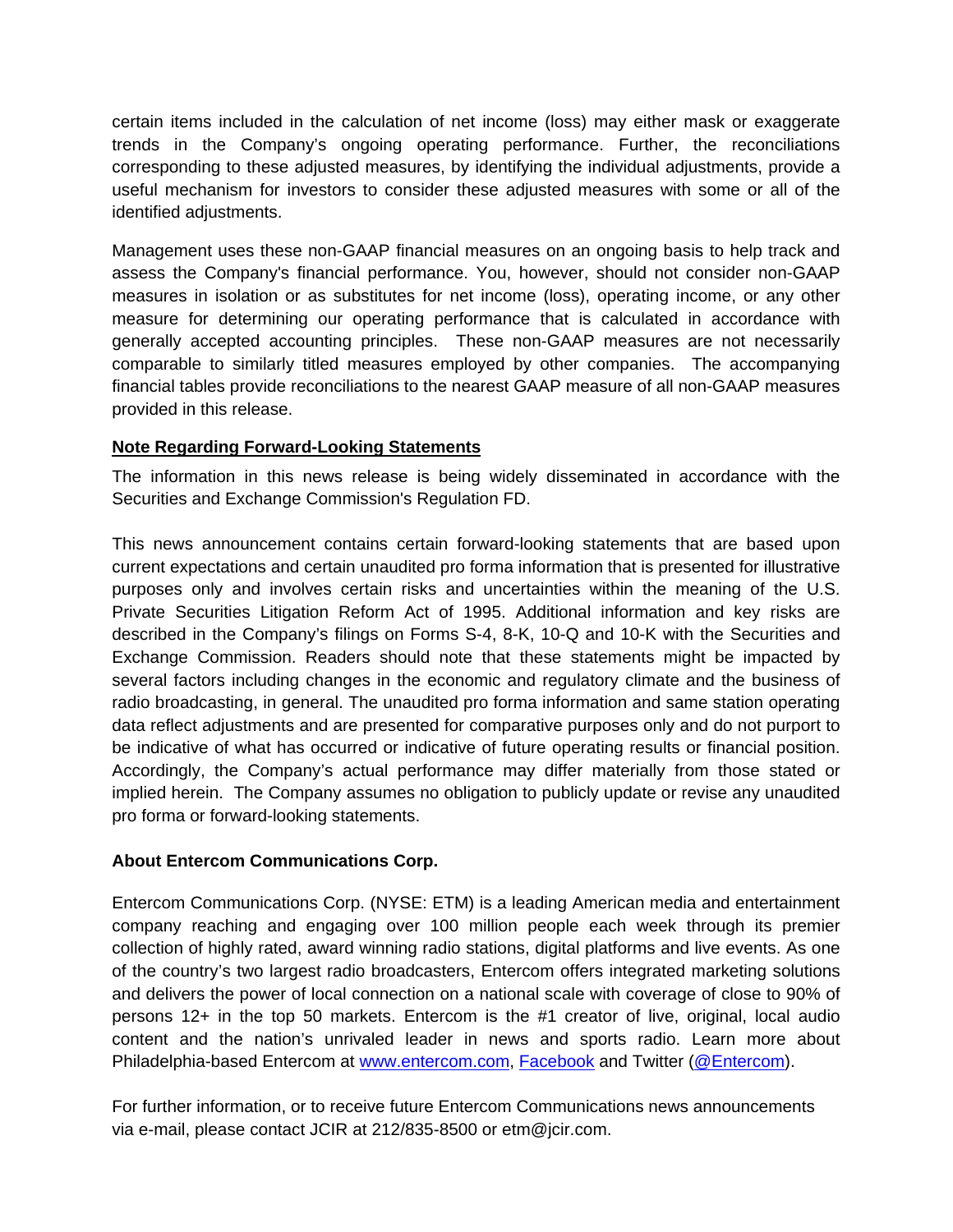#### **ENTERCOM COMMUNICATIONS CORP.**

**FINANCIAL DATA** 

#### **(amounts in thousands, except per share data)**

**(unaudited)** 

|                                                                    | <b>Three Months Ended</b><br>June 30, |                         |    |                      |    | <b>Six Months Ended</b><br><b>June 30,</b> |    |           |  |  |
|--------------------------------------------------------------------|---------------------------------------|-------------------------|----|----------------------|----|--------------------------------------------|----|-----------|--|--|
|                                                                    |                                       | 2018                    |    | 2017                 |    | 2018                                       |    | 2017      |  |  |
| <b>STATEMENTS OF OPERATIONS</b>                                    |                                       |                         |    |                      |    |                                            |    |           |  |  |
| Net Revenues                                                       | \$                                    | 372,124                 | \$ | 124,970              | \$ | 672,684                                    | \$ | 223,971   |  |  |
| <b>Station Expenses</b>                                            |                                       | 274,159                 |    | 90,632               |    | 527,920                                    |    | 167,593   |  |  |
| Station Expense - Non-Cash Compensation                            |                                       | 1,680                   |    | 372                  |    | 3,643                                      |    | 577       |  |  |
| Corporate Expenses                                                 |                                       | 16,982                  |    | 7,771                |    | 33,691                                     |    | 16,947    |  |  |
| Corporate Expenses - Non-Cash Compensation                         |                                       | 2,050                   |    | 1,105                |    | 4,010                                      |    | 2,494     |  |  |
| Depreciation And Amortization                                      |                                       | 10,666                  |    | 2,517                |    | 19,137                                     |    | 5,164     |  |  |
| Time Brokerage Agreement Expense (Income)                          |                                       | (666)                   |    |                      |    | (1,092)                                    |    | 34        |  |  |
| Merger And Acquisition Costs                                       |                                       | 687                     |    | 5,829                |    | 2,071                                      |    | 16,100    |  |  |
| <b>Impairment Loss</b>                                             |                                       | 28,988                  |    | 441                  |    | 28,988                                     |    | 441       |  |  |
| <b>Restructuring Charges</b>                                       |                                       | 686                     |    |                      |    | 2,167                                      |    |           |  |  |
| <b>Integration Costs</b>                                           |                                       | 9,494                   |    |                      |    | 19,223                                     |    |           |  |  |
| Net (Gain) Loss On Sale Or Disposition of Assets                   |                                       | (154)                   |    | (76)                 |    | (315)                                      |    | 13,258    |  |  |
| <b>Total Operating Expenses</b>                                    |                                       | 344,572                 |    | 108,591              |    | 639,443                                    |    | 222,608   |  |  |
| Operating Income                                                   |                                       | 27,552                  |    | 16,379               |    | 33,241                                     |    | 1,363     |  |  |
|                                                                    |                                       |                         |    |                      |    |                                            |    |           |  |  |
| Net Interest Expense                                               |                                       | 25,706                  |    | 6,133                |    | 49,110                                     |    | 12,110    |  |  |
| Income (Loss) Before Income Taxes                                  |                                       | 1,846                   |    | 10,246               |    | (15, 869)                                  |    | (10, 747) |  |  |
| Income Taxes (Benefit)                                             |                                       | 249                     |    | 3,832                |    | (3,260)                                    |    | (7, 830)  |  |  |
| Net Income (Loss) Available To The Company - Continuing Operations |                                       | 1,597                   |    | 6,414                |    | (12,609)                                   |    | (2,917)   |  |  |
| Preferred Stock Dividend                                           |                                       |                         |    | 550                  |    |                                            |    | 1,100     |  |  |
| Net Income (Loss) Available To Common Shareholders - Continuing    |                                       |                         |    |                      |    |                                            |    |           |  |  |
| Operations                                                         |                                       | 1,597                   |    | 5,864                |    | (12,609)                                   |    | (4,017)   |  |  |
| Income From Discontinued Operations, Net Of Income Taxes           |                                       | 844                     |    |                      |    | 1,172                                      |    |           |  |  |
| Net Income (Loss) Available To Common Shareholders                 | \$                                    | 2,441                   | \$ | 5,864                | \$ | (11, 437)                                  | \$ | (4,017)   |  |  |
| Net Income (Loss) From Continuing Operations Available To          |                                       |                         |    |                      |    |                                            |    |           |  |  |
| Common Shareholders - Basic                                        | \$                                    | 0.01                    | \$ | 0.15                 | \$ | (0.09)                                     | \$ | (0.10)    |  |  |
| Net Income (Loss) From Continuing Operations Available To          |                                       |                         |    |                      |    |                                            |    |           |  |  |
| Common Shareholders - Diluted                                      | J                                     | $0.01\,$                |    | 0.15                 |    | (0.09)                                     | \$ | (0.10)    |  |  |
| Dividends Declared And Paid Per Common Share                       | \$                                    | 0.09                    | \$ | 0.075                | \$ | 0.18                                       | \$ | 0.15      |  |  |
| Weighted Common Shares Outstanding - Basic                         |                                       | 138,639                 |    | 38,945               |    | 138,962                                    |    | 38,935    |  |  |
| Weighted Common Shares Outstanding - Diluted                       |                                       | 139,263                 |    | 39,656               |    | 138,962                                    |    | 38,935    |  |  |
| <b>SUPPLEMENTAL DISCLOSURES OF CASH FLOW INFORMATION</b>           |                                       |                         |    |                      |    |                                            |    |           |  |  |
| Capital Expenditures, Including Amortizable Intangibles            | \$                                    | 11,995                  | \$ | 4,350                | \$ | 18,986                                     | \$ | 7,044     |  |  |
| <b>Income Taxes Paid</b>                                           | \$                                    | 18,791                  | \$ | 122                  | \$ | 18,836                                     | \$ | 177       |  |  |
| Cash Dividends On Common Stock Declared And Paid                   | \$                                    | 12,475                  | \$ | 2,921                | \$ | 24,916                                     | \$ | 5,837     |  |  |
| Cash Dividends On Preferred Stock Declared And Paid                | \$                                    |                         | \$ | 550                  | \$ |                                            | \$ | 1,100     |  |  |
| <u>SELECTED BALANCE SHEET DATA</u>                                 |                                       | <b>June 30,</b><br>2018 |    | December 31,<br>2017 |    |                                            |    |           |  |  |
|                                                                    | \$                                    | 39,926                  | \$ | 34,167               |    |                                            |    |           |  |  |
| Cash and Cash Equivalents                                          |                                       |                         |    |                      |    |                                            |    |           |  |  |
| Senior Debt - Term B-1 Loan (Includes Current Portion)             | \$                                    | 1,323,350               | \$ | 1,330,000            |    |                                            |    |           |  |  |
| Senior Debt - Revolver (Includes Current Portion)                  | \$                                    | 205,000                 | \$ | 143,000              |    |                                            |    |           |  |  |
| Senior Notes                                                       | \$                                    | 400,000                 | \$ | 400,000              |    |                                            |    |           |  |  |
| Total Shareholders' Equity                                         | \$                                    | 1,711,486               | \$ | 1,764,360            |    |                                            |    |           |  |  |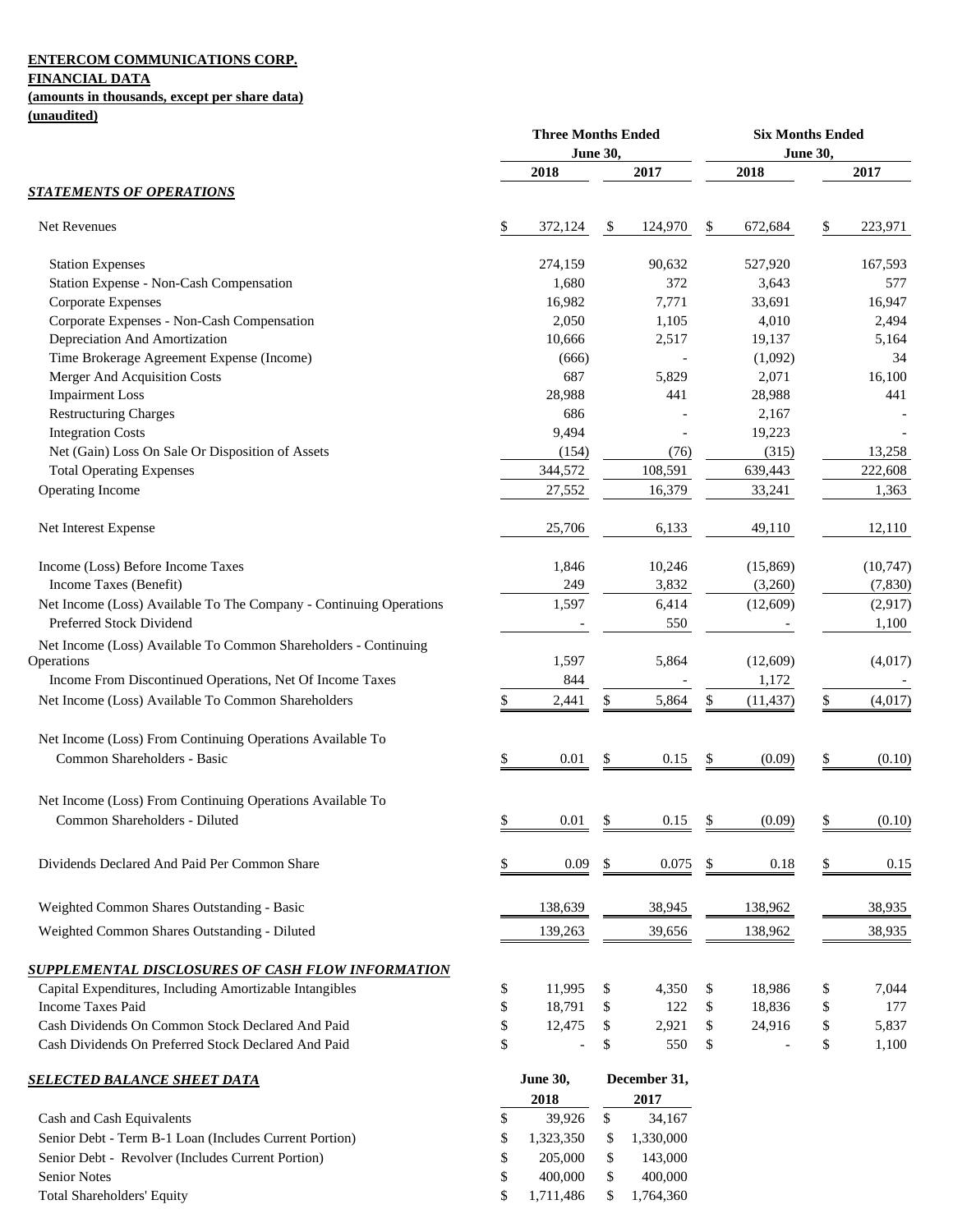#### *OTHER FINANCIAL DATA*

|                                                                         | <b>Three Months Ended</b><br><b>June 30,</b> |    | <b>Six Months Ended</b><br><b>June 30,</b> |    |           |    |          |
|-------------------------------------------------------------------------|----------------------------------------------|----|--------------------------------------------|----|-----------|----|----------|
|                                                                         | 2018                                         |    | 2017                                       |    | 2018      |    | 2017     |
| <b>Reconciliation Of GAAP Net Revenues To Same Station Net Revenues</b> |                                              |    |                                            |    |           |    |          |
| <b>Net Revenues</b>                                                     | \$<br>372,124                                | \$ | 124,970                                    | \$ | 672,684   | \$ | 223,971  |
| Net Acquisitions And Divestitures Of Radio Stations                     |                                              |    | 280,750                                    |    |           |    | 506,680  |
| <b>Same Station Net Revenues</b>                                        | \$<br>372,124                                | \$ | 405,720                                    | \$ | 672,684   | \$ | 730,651  |
|                                                                         |                                              |    |                                            |    |           |    |          |
| <b>Reconciliation Of GAAP Station Operating Expenses To</b>             |                                              |    |                                            |    |           |    |          |
| <b>Station Expenses</b>                                                 |                                              |    |                                            |    |           |    |          |
| <b>Station Operating Expenses</b>                                       | \$<br>275,839                                | \$ | 91,004                                     | \$ | 531,563   | \$ | 168,170  |
| Station Expenses - Non-Cash Compensation                                | (1,680)                                      |    | (372)                                      |    | (3,643)   |    | (577)    |
| <b>Station Expenses</b>                                                 | \$<br>274,159                                | \$ | 90,632                                     | \$ | 527,920   | \$ | 167,593  |
| <b>Reconciliation Of GAAP Corporate General &amp; Administrative</b>    |                                              |    |                                            |    |           |    |          |
| <b>Expenses To Corporate Expenses</b>                                   |                                              |    |                                            |    |           |    |          |
| Corporate General & Administrative Expenses                             | \$<br>19,032                                 | \$ | 8,876                                      | \$ | 37,701    | \$ | 19,441   |
| Corporate Expenses - Non-Cash Compensation                              | (2,050)                                      |    | (1,105)                                    |    | (4,010)   |    | (2, 494) |
| Corporate Expenses                                                      | \$<br>16,982                                 | \$ | 7,771                                      | \$ | 33,691    | \$ | 16,947   |
|                                                                         |                                              |    |                                            |    |           |    |          |
| <b>Reconciliation Of GAAP Operating Income To Station</b>               |                                              |    |                                            |    |           |    |          |
| <b>Operating Income</b>                                                 |                                              |    |                                            |    |           |    |          |
| Operating Income                                                        | \$<br>27,552                                 | \$ | 16,379                                     | \$ | 33,241    | \$ | 1,363    |
| Corporate Expenses                                                      | 16,982                                       |    | 7,771                                      |    | 33,691    |    | 16,947   |
| Corporate Expenses - Non-Cash Compensation                              | 2,050                                        |    | 1,105                                      |    | 4,010     |    | 2,494    |
| Station Expenses - Non-Cash Compensation                                | 1,680                                        |    | 372                                        |    | 3,643     |    | 577      |
| Depreciation And Amortization                                           | 10,666                                       |    | 2,517                                      |    | 19,137    |    | 5,164    |
| Merger And Acquisition Costs                                            | 687                                          |    | 5,829                                      |    | 2,071     |    | 16,100   |
| <b>Restructuring Charges</b>                                            | 686                                          |    |                                            |    | 2,167     |    |          |
| <b>Impairment Loss</b>                                                  | 28,988                                       |    | 441                                        |    | 28,988    |    | 441      |
| <b>Integration Costs</b>                                                | 9,494                                        |    |                                            |    | 19,223    |    |          |
| Net Time Brokerage Agreement Expense (Income)                           | (666)                                        |    |                                            |    | (1,092)   |    | 34       |
| Net Gain (Loss) On Sale Or Disposition of Assets                        | (154)                                        |    | (76)                                       |    | (315)     |    | 13,258   |
| <b>Station Operating Income</b>                                         | \$<br>97,965                                 | \$ | 34,338                                     | \$ | 144,764   | \$ | 56,378   |
| Reconciliation Of GAAP Net Income (Loss) Available To Common            |                                              |    |                                            |    |           |    |          |
| Shareholders To Adjusted EBITDA To Pro Forma Adjusted EBITDA            |                                              |    |                                            |    |           |    |          |
| Net (Income) Loss Available To Common Shareholders                      | \$<br>2,441                                  | \$ | 5,864                                      | \$ | (11, 437) | \$ | (4,017)  |
| Income Taxes (Benefit)                                                  | 249                                          |    | 3,832                                      |    | (3,260)   |    | (7, 830) |
| Income From Discontinued Operations, Net Of Income Taxes                | (844)                                        |    |                                            |    | (1,172)   |    |          |
| Net Interest Expense                                                    | 25,706                                       |    | 6,133                                      |    | 49,110    |    | 12,110   |
| Corporate Expenses - Non-Cash Compensation                              | 2,050                                        |    | 1,105                                      |    | 4,010     |    | 2,494    |
| <b>Station Expenses - Non-Cash Compensation</b>                         | 1,680                                        |    | 372                                        |    | 3,643     |    | 576      |
| Depreciation And Amortization                                           | 10,666                                       |    | 2,517                                      |    | 19,137    |    | 5,164    |
| Time Brokerage Agreement Expense (Income)                               | (666)                                        |    |                                            |    | (1,092)   |    | 34       |
| Preferred Stock Dividend                                                |                                              |    | 550                                        |    |           |    | 1,100    |
| Merger And Acquisition Costs                                            | 687                                          |    | 5,829                                      |    | 2,071     |    | 16,100   |
| <b>Restructuring Charges</b>                                            | 686                                          |    |                                            |    | 2,167     |    |          |
| <b>Integration Costs</b>                                                | 9,494                                        |    |                                            |    | 19,223    |    |          |
| Transition Costs And Non-Recurring Expenses Otherwise                   |                                              |    |                                            |    |           |    |          |
| Included In Corporate Expenses                                          | 1,100                                        |    | 166                                        |    | 1,100     |    | 1,419    |
| <b>Impairment Loss</b>                                                  | 28,988                                       |    | 441                                        |    | 28,988    |    | 441      |
| Net Gain (Loss) On Sale Or Disposition of Assets                        | (154)                                        |    | (76)                                       |    | (315)     |    | 13,258   |
| <b>Adjusted EBITDA</b>                                                  | 82,083                                       |    | 26,733                                     |    | 112,173   |    | 40,849   |
| Net Of Acquisitions And Divestitures                                    |                                              |    | 74,828                                     |    |           |    | 120,604  |
|                                                                         |                                              |    |                                            |    |           |    | 1,286    |
| CBS Radio Costs Incurred To Separate From Its Parent                    |                                              |    | 149                                        |    |           |    |          |
| Pro Forma Adjusted EBITDA                                               | \$<br>82,083                                 | \$ | 101,710                                    |    | 112,173   | \$ | 162,739  |

#### **Reconciliation Of GAAP Net Income (Loss) Available To Common**